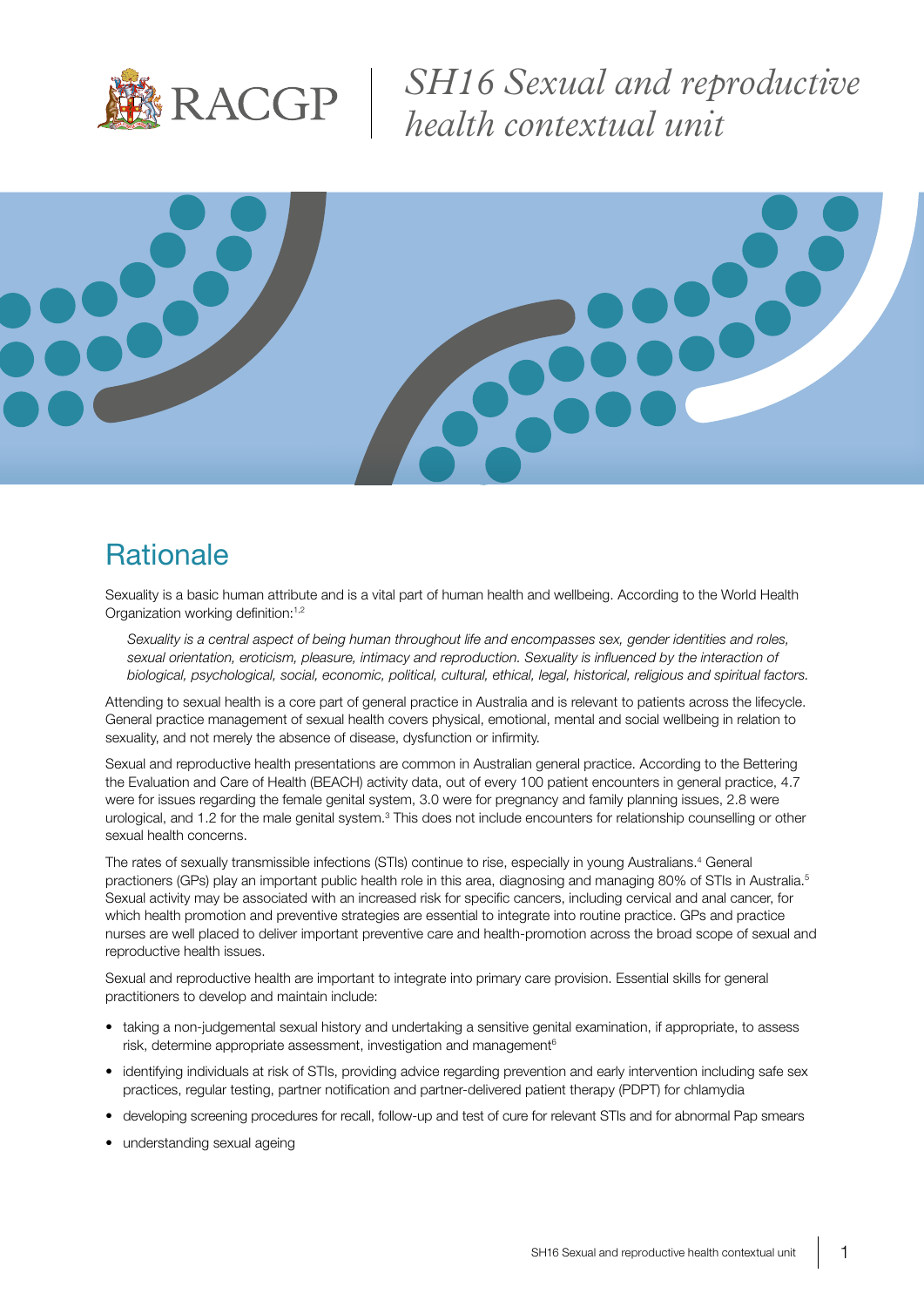- identification and sensitive assessment and management of sexual dysfunction
- early recognition and appropriate counselling, assessment and management of subfertility and infertility, and understanding the broad range of fertility options available to individuals and couples
- prevention and management of unwanted pregnancy (including appropriate counselling, knowledge of the chemical and surgical options available, and appropriate referral)
- gaining comprehensive knowledge of risks, benefits and contraindications for, and effective counselling regarding, temporary and permanent contraceptive options for men and women.

Promoting sexual safety and wellbeing through understanding the intricacies of sexual consent – particularly for young people who may be vulnerable, and those who may have impaired capacity to provide consent – and recognising signs of and providing support to victims of abuse are important roles for general practitioners.

GPs need to be competent and comfortable discussing sex with a wide range of people including those of different ages, gender (male, female, transgender or intersex), sexual preference, culturally and linguistically diverse backgrounds, and people with disabilities. It is important that GPs avoid making assumptions about individuals and ensure that confidentiality is paramount in such conversations, particularly with young people. GPs need to understand the concept of the 'mature minor' in regards to informed consent.<sup>7</sup>

It is also important that GPs are proactive in sensitively raising sexual and reproductive health issues with patients, and that they maintain an understanding of relevant support services and resources as well as legislative and public health requirements (particularly in regard to notifiable diseases, partner notification, patient-delivered partner therapy guidelines and mandatory reporting of suspicions regarding child abuse).

## Related contextual units

AV16 Abuse and violence WH16 Women's health MH16 Men's health SG16 Sex, sexuality, gender diversity and health PC16 Pregnancy care CY16 Children and young people's health

#### **References**

- 1. World Health Organization. Defining sexual health: Report of a technical consultation on sexual health 28–31 January 2002, Geneva. Geneva: WHO, 2006. Available at www.who.int/reproductivehealth/publications/sexual\_health/defining\_sexual\_health.pdf [Accessed 28 November 2015].
- 2. World Health Organization. Gender and human rights. Geneva: WHO [date unknown]. Available at www.who.int/reproductivehealth/ topics/gender\_rights/sexual\_health/en [Accessed 28 November 2015].
- 3. Britt H, Miller GC, Henderson J, et al. General practice activity in Australia 2012–13. Report no. 33. Sydney: Sydney University Press, 2013.
- 4. Australian Institute of Health and Welfare. Australia's health 2014, Australia's health series no. 14. Cat. no. AUS 178. Canberra: AIHW, 2014.
- 5. Spillman M, Cheffins T, Buhrer-Skinner M, Heal C, Larkins S. Genital chlamydia tracomatis infection: A study on testing in general practice. Aust Fam Physician 2012;41(10):811–13.
- 6. Australasian Sexual Health Alliance. Australian STI management guidelines. Available at www. sti.guidelines.org.au/resources/how-totake-a-sexual-history#how-to-take-a-sexual-history [Accessed 28 November 2015].
- 7. Bird S. Consent to medical treatment: The mature minor. Aust Fam Physician 2011;40(3):159–60.